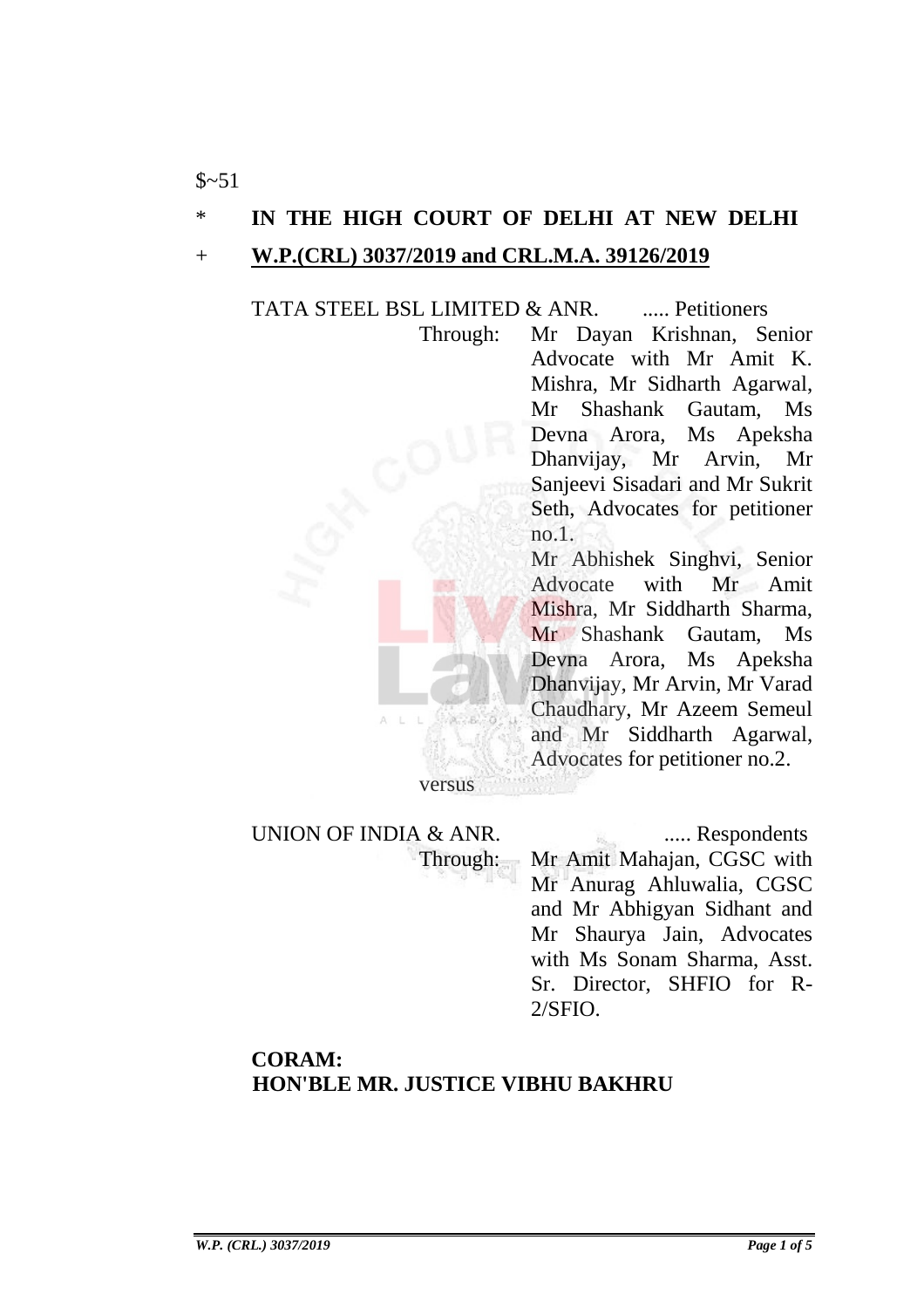### **O R D E R % 16.03.2020**

# **VIBHU BAKHRU, J**

1. The petitioner has filed the present petition impugning an order dated 16.08.2019 in CC No. 770/2019 captioned '*Serious Fraud Investigation Office v. Bhushan Steel Limited*', whereby the Trial Court had taken cognizance of the offences punishable under the Companies Act, 2013; offences punishable under the Companies Act, 1956 and; certain offences under the Indian Penal Code, 1860. The petitioner also impugns the summons dated 21.08.2019, issued by the learned ASJ to the petitioner. The petitioner also prays that the compliant bearing CC No. 770/2019 filed by the Serious Fraud Investigation Office, be quashed.

2. It is stated in terms of the Insolvency and Bankruptcy Code, 2016 (hereafter the 'IBC'), a financial creditor of the petitioner (then known as 'Bhushan Steel Limited') had initiated the Corporate Insolvency Resolution Process (CIRP) by filing a petition before the National Company Law Tribunal (NCLT). The said petition was admitted on 26.07.2017. Thereafter, Tata Steel Limited had submitted a Resolution Plan with respect to the petitioner (then known as 'Bhushan Steel Limited'), which was approved by the Committee of Creditors on 20.03.2018 and by Adjudicating Authority (NCLT) on 15.05.2018. The said order dated 15.05.2018 was impugned before the National Company Law Appellate Tribunal (NCLAT) in Company Appeal (AT) (Insolvency) No. 221/2018 and connected matters. The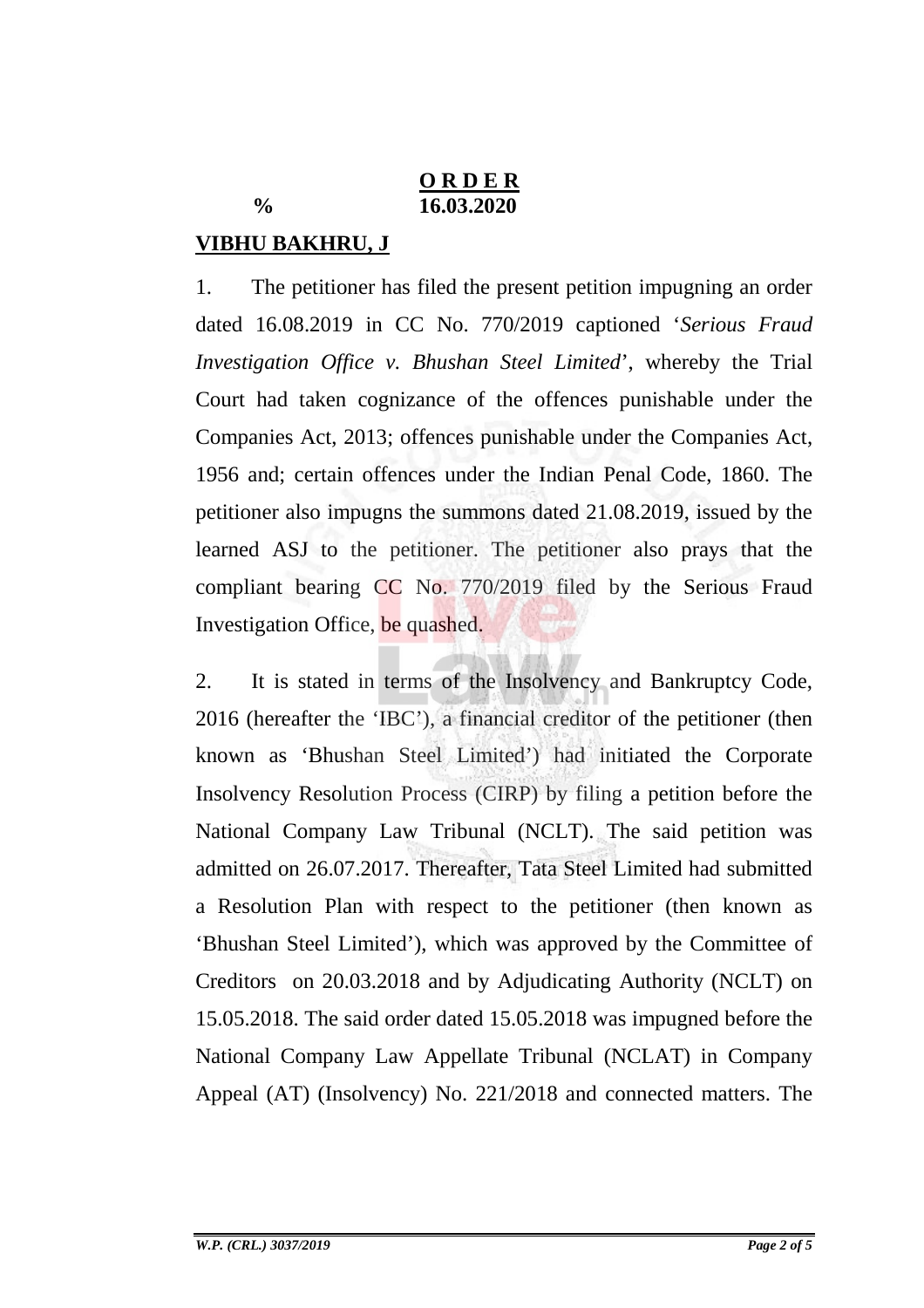same was dismissed by NCLAT on 10.08.2018. Thereafter, 72.65% of the petitioner's equity capital was acquired by Tata Steel Limited.

3. In terms of the Resolution Plan, the management of the petitioner company has been taken over by new promoters, who are not connected with the previous management.

4. The learned counsel appearing for the petitioner submits that in terms of Section 32A of the IBC, as inserted by virtue of the Insolvency of Bankruptcy Code (Amendment) Act, 2020; the petitioner is required to be discharged from the aforesaid proceedings.

5. Section 32A(1) of the IBC, as inserted by the aforementioned Act, is set out below:

> "32A. (1) Notwithstanding anything to the contrary contained in this Code or any other law for the time being in force, the liability of a corporate debtor for an corporate insolvency resolution process shall cease, and the corporate debtor shall not be prosecuted for such an offence from the date the resolution plan has been approved by the Adjudicating Authority under section 31, if the resolution plan results in the change in the management or control of the corporate debtor to a person who was not –

> (a) a promoter or in the management or control of the corporate debtor or a related party of such a person; or

> (b)a person with regard to whom the relevant investigating authority has, on the basis of material in its possession, reason to believe that he had abetted or conspired for the commission of the offence, and has submitted or filed a report or a complaint to the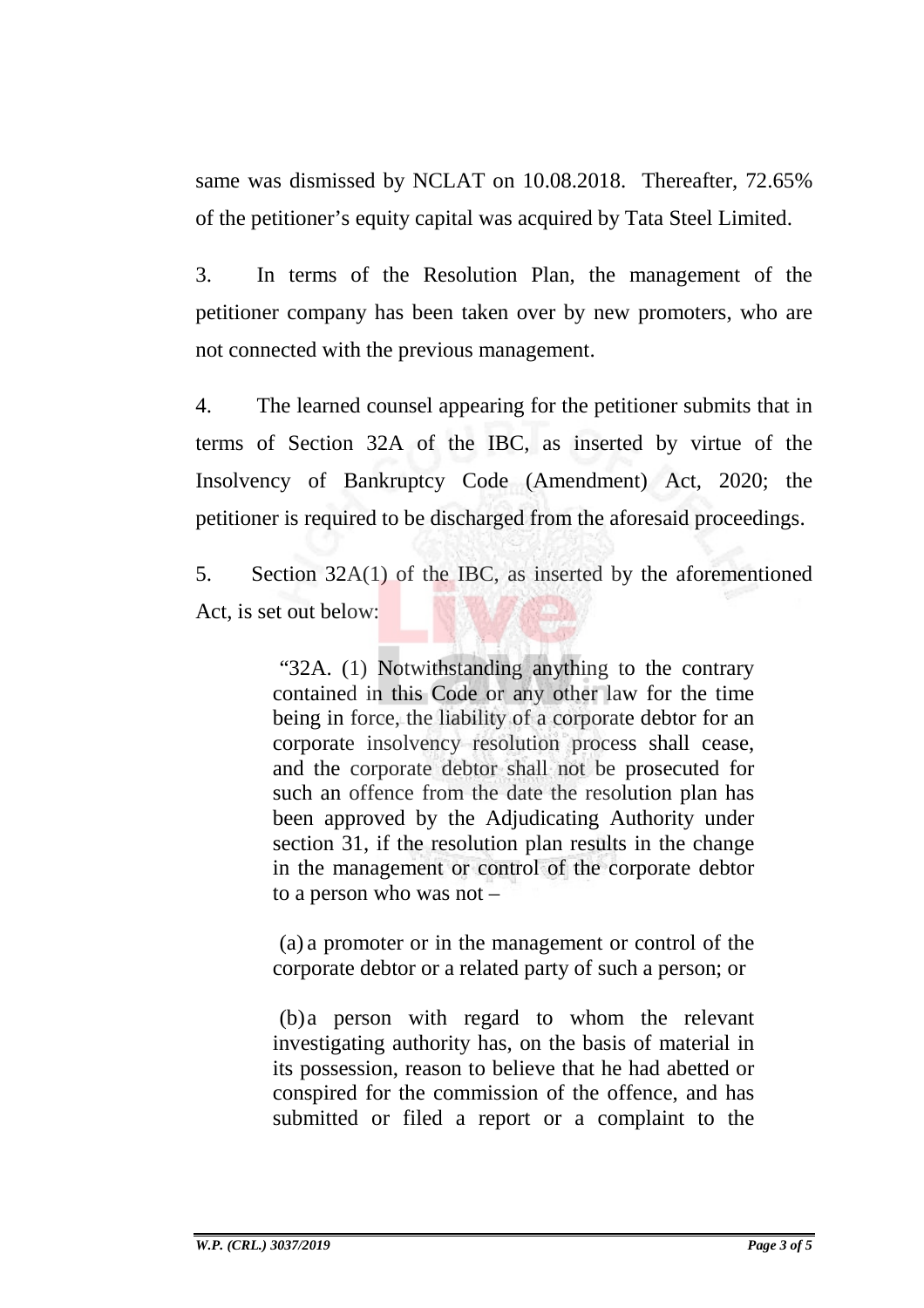relevant statutory authority or Court:

Provided that if a prosecution had been instituted during the corporate insolvency resolution process against such corporate debtor, it shall stand discharged from the date of approval of the resolution plan subject to requirements of this sub-section having been fulfilled:

Provided further that every person who was a "designated partner" as defined in clause (j) of section 2 of the Limited Liability Partnership Act, 2008 or any "officer who is in default", as defined in clause (60) of section 2 of the Companies Act, 2013, or was in any manner in-charge of, or responsible to the corporate debtor for the conduct of its business or associated with the corporate debtor in any manner and who was directly or indirectly involved in the commission of such offence as per the report submitted or complaint filed by the investigating authority, shall continue to be liable to be prosecuted and punished for such an offence committed by the corporate debtor notwithstanding that the corporate debtor's liability has ceased under this sub-section."

6. It is clear from the express language of the aforementioned provision that a Corporate Debtor would not be liable for any offence committed prior to commencement of the CIRP and the corporate debtor would not be prosecuted if a resolution plan has been approved by the Adjudicating Authority.

7. In the present case, there is no dispute that a resolution plan has been approved by the Adjudicating Authority (NCLT) and in the circumstances, there is much merit in the contention that the petitioner cannot be prosecuted and is liable to be discharged.